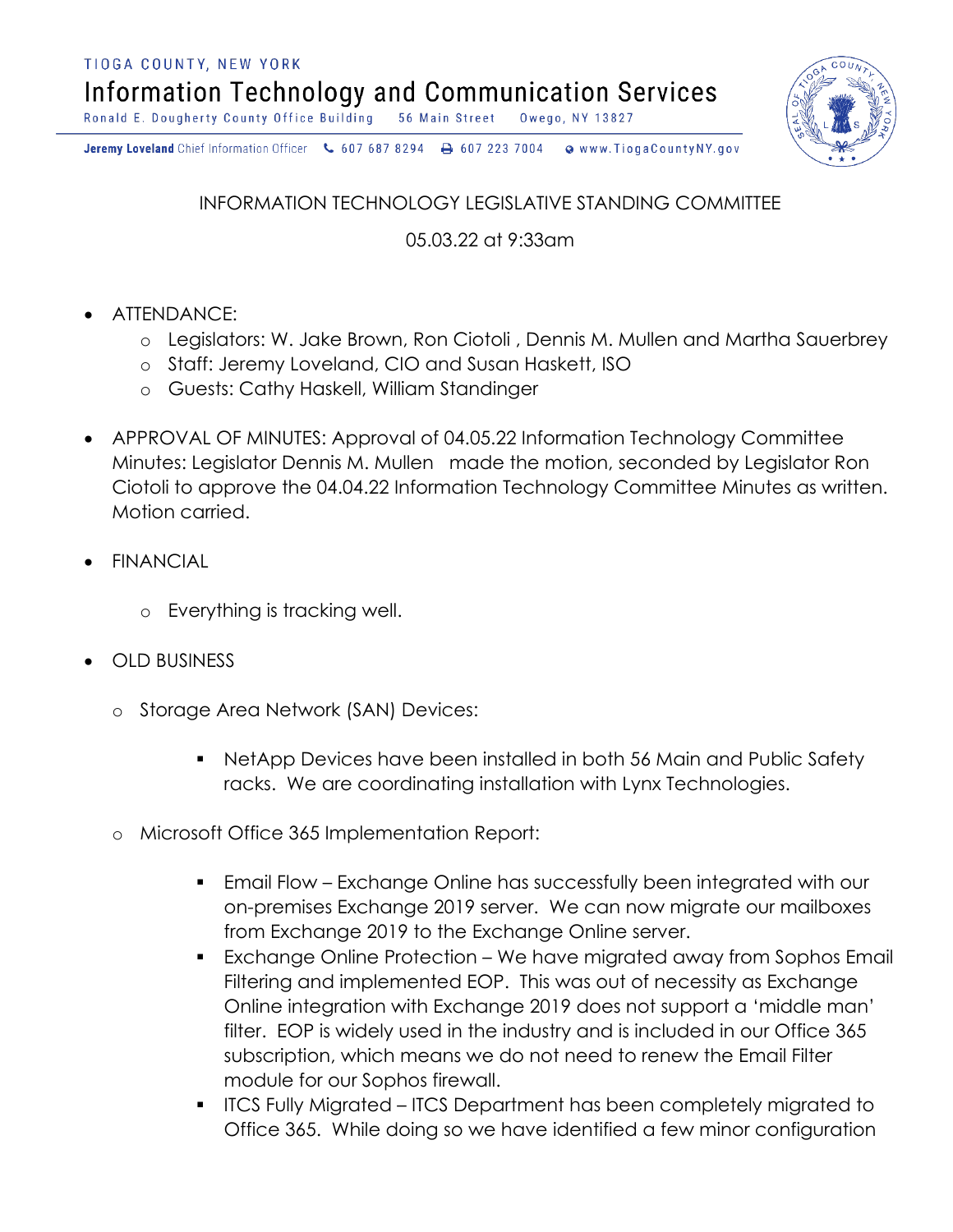modifications to the roll out process. Before we begin other departments, we need to address those.

- o 56 Main Street Security Project:
	- Site surveys have been completed at 56 Main and hardware requirements are being defined currently.
	- § This project is initially being broken down into two part: Security Cameras and Building Access Control and Alarms. The Safety Office is applying for a grant to fund the Security Camera portion of the project. The grant is up to \$50k, and the Security Camera hardware and 3-year subscription costs are just over \$50k. The Building Access Control and Alarms portion of the project is what is being defined. With multiple avenues of meeting the needs, we are being diligent to ensure we are installing right products.
- NEW BUSINESS
	- o Information Security Officer Report:
		- We continue to work with the Bonadio Group on the Business Continuity Management Policy. The next project is the plan.
		- Email was sent out to all users again, reinforcing what to look for in an email to detect spam.
		- Worked with CISA group who did our penetration testing this month. This was a successful test.
	- o Village of Waverly:
		- § IT is working on installing 6 cameras (total) at two parks in Waverly (Waverly Glen and East Waverly Parks).
	- o Village of Owego:
		- § Work is continuing to progress toward bringing the Village of Owego onboard Shared Services.
	- o Town of Candor:
		- § IT is working on getting a fiber path to the Candor Hall from 56 Main St in Owego.